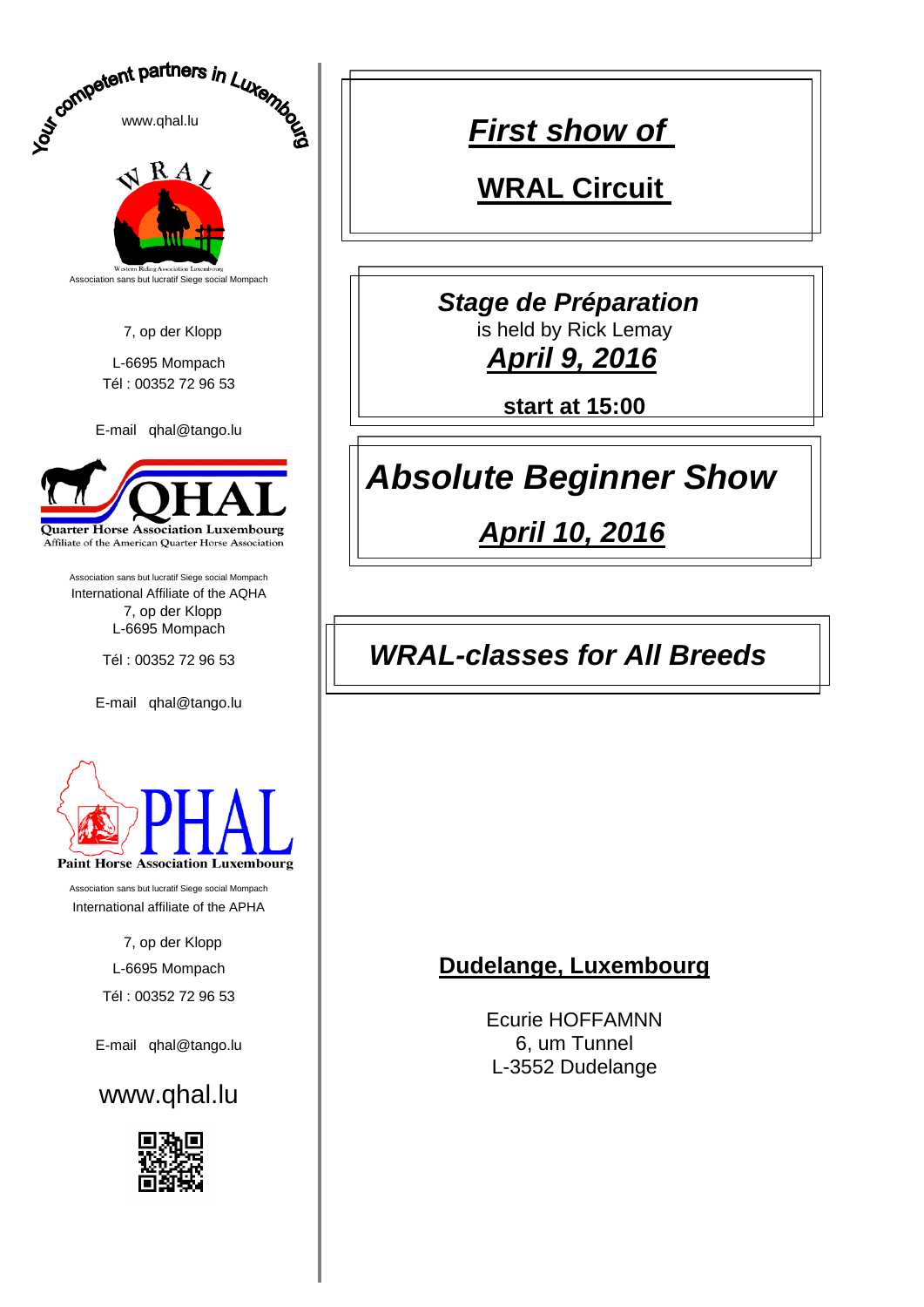# ENTRY FORM /TIME SHEET

#### Dudelange, Luxembourg

Please send or mail this Form to: QHAL asbl , 7, op der Klopp L-6695 Mompach, Fax 00352 729653 E-mail: qhal@tango.lu

| <b>HORSE NAME:</b>      | <b>HORSE ID:</b> |      |  |
|-------------------------|------------------|------|--|
| RIDER NAME:             | Year foaled:     | Sex: |  |
| <b>PHONE NUMBER:</b>    | DOG Name:        |      |  |
| EMAIL:                  | Year born:       | Sex: |  |
| <b>CONTACT ADDRESS:</b> |                  |      |  |
|                         |                  |      |  |

## starts at 15:00 ( no office charge required ) **Stage de préparation on April 9, 2016**

STAGE DE PREPARATION with horse: Price: Youth: Flat fee 15Euro; Adultes: 10Euro per Class

| 1 Showmanship and Trail in Hand |  |
|---------------------------------|--|
| 2 I Trail                       |  |
| 3 Ranch Riding                  |  |
| 4 Horsemanship, Pleasure        |  |
| 5 Reining                       |  |

The time sheet for the "Stage de préparation" will be published later. Interested people may come and listen for free.

|                                                                                                                                                                                                                               |              | !! CLASSES START AT 9:30am !!                                                                                |                      |       |
|-------------------------------------------------------------------------------------------------------------------------------------------------------------------------------------------------------------------------------|--------------|--------------------------------------------------------------------------------------------------------------|----------------------|-------|
| 6 WRAL                                                                                                                                                                                                                        |              | 1202 SHOWMANSHIP AT HALTER                                                                                   | <b>BEGINNER</b>      | 10,00 |
| 7 WRAL                                                                                                                                                                                                                        |              | 1201 SHOWMANSHIP AT HALTER                                                                                   | <b>AMATEUR</b>       | 10.00 |
| Break 15 minutes                                                                                                                                                                                                              |              |                                                                                                              |                      |       |
| 8 WRAL                                                                                                                                                                                                                        |              | 3822 TRAIL IN HAND (all ages)                                                                                | <b>BEGINNER</b>      | 10,00 |
| Break 10 minutes                                                                                                                                                                                                              |              |                                                                                                              |                      |       |
| 9 WRAL                                                                                                                                                                                                                        |              | 3823 Horse&Dog Trail                                                                                         | <b>BEGINNER</b>      | 10,00 |
| 10 WRAL                                                                                                                                                                                                                       |              | 3812 TRAIL WALK-TROT                                                                                         | <b>BEGINNER</b>      | 10,00 |
| 11 WRAL                                                                                                                                                                                                                       | 3802 TRAIL   |                                                                                                              |                      | 10,00 |
| 12 WRAL                                                                                                                                                                                                                       | 3801 TRAIL   |                                                                                                              | <b>AMATEUR</b>       | 10,00 |
| 13 FLSE/WRAL                                                                                                                                                                                                                  | 380 TRAIL    |                                                                                                              | <b>OPEN</b>          | 10,00 |
| 14 FLSE/WRAL                                                                                                                                                                                                                  | 3804 TRAIL   |                                                                                                              | YOUTH                | 7,00  |
| 15 WRAL                                                                                                                                                                                                                       |              | 1812 RANCH TRAIL                                                                                             | <b>BEGINNER</b>      | 10.00 |
| 16 WRAL                                                                                                                                                                                                                       |              | 1811 RANCH TRAIL                                                                                             | <b>AMATEUR</b>       | 10.00 |
| 17 WRAL                                                                                                                                                                                                                       |              | 2405 HORSEMANSHIP WALK-TROT                                                                                  | <b>BEGINNER</b>      | 10,00 |
| 18 WRAL                                                                                                                                                                                                                       |              | 4214 WESTERN PLEASURE WALK-TROT                                                                              | YOUTH                | 7,00  |
| 19 WRAL                                                                                                                                                                                                                       |              | 4302 RANCH RIDING                                                                                            | <b>BEGINNER</b>      | 10,00 |
| 20 WRAL                                                                                                                                                                                                                       |              | 4301 RANCH RIDING                                                                                            | <b>AMATEUR</b>       | 10.00 |
| <b>Lunch Break</b>                                                                                                                                                                                                            |              |                                                                                                              |                      |       |
| 21 WRAL                                                                                                                                                                                                                       |              | 111 LEAD-LINE                                                                                                | YOUTH                | 7.00  |
| 22 WRAL                                                                                                                                                                                                                       |              | 4205 WESTERN PLEASURE WALK-TROT                                                                              | <b>BEGINNER</b>      | 10,00 |
| 23 WRAL                                                                                                                                                                                                                       |              | 2402 WESTERN HORSEMANSHIP                                                                                    | <b>BEGINNER</b>      | 10.00 |
| 24 WRAL                                                                                                                                                                                                                       |              | 2401 WESTERN HORSEMANSHIP                                                                                    | <b>AMATEUR</b>       | 10.00 |
| 25 WRAL                                                                                                                                                                                                                       |              | 4202 WESTERN PLEASURE                                                                                        | <b>BEGINNER</b>      | 10,00 |
| 26 WRAL                                                                                                                                                                                                                       |              | 4201 WESTERN PLEASURE                                                                                        | <b>AMATEUR</b>       | 10,00 |
| 27 FLSE/WRAL                                                                                                                                                                                                                  |              | 420 WESTERN PLEASURE AA.                                                                                     | <b>OPEN</b>          | 10,00 |
| 28 FLSE/WRAL                                                                                                                                                                                                                  |              | 4204 WESTERN PLEASURE                                                                                        | YOUTH                | 7.00  |
| Break 10 minutes                                                                                                                                                                                                              |              |                                                                                                              |                      |       |
| 29 WRAL                                                                                                                                                                                                                       |              | 3402 REINING AA.                                                                                             | <b>BEGINNER</b>      | 10,00 |
| 30 WRAL                                                                                                                                                                                                                       |              | 3401 REINING AA.                                                                                             | <b>AMATEUR</b>       | 10,00 |
| 31 FLSE/WRAL                                                                                                                                                                                                                  | 3404 REINING |                                                                                                              | YOUTH                | 7.00  |
| 32 FLSE/WRAL                                                                                                                                                                                                                  |              | 340 REINING AA.                                                                                              | <b>OPEN</b>          | 10.00 |
|                                                                                                                                                                                                                               |              |                                                                                                              |                      |       |
| <b>WAIVER OF RESPONSIBILITY</b>                                                                                                                                                                                               |              |                                                                                                              |                      |       |
|                                                                                                                                                                                                                               |              | the undersigned, agree that neither the show-management nor the owner of the arena accept any responsibility |                      |       |
|                                                                                                                                                                                                                               |              |                                                                                                              | <b>TOTAL ENTRIES</b> |       |
| for accident, loss or damage to persons, horses or properties, how so ever caused and that I comply with the rules<br>as stated in the showanouncement. With my binding signature I hereby confirm that I'll pay the expenses |              |                                                                                                              |                      |       |

and covered by a liability insurance on the showday.  $\overline{BOX}$ 

SIGNATURE:

or a verterinary examination if such will be necessary and that the above mentioned horse and dog is free of disease Late Fee after March 30 15,00 TOTAL DUE